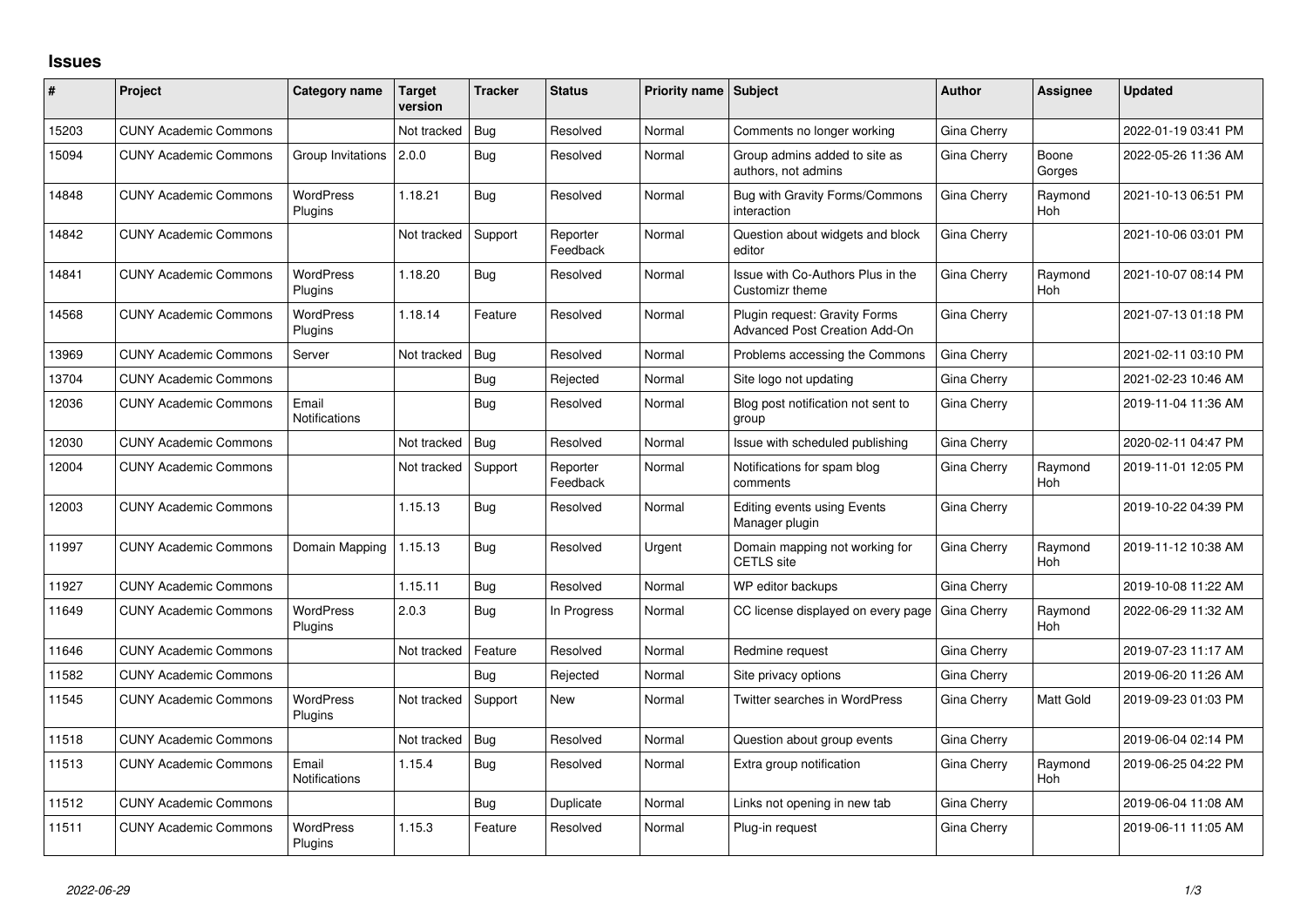| #     | Project                      | <b>Category name</b>          | <b>Target</b><br>version | <b>Tracker</b> | <b>Status</b> | Priority name Subject |                                                                              | Author             | Assignee        | <b>Updated</b>      |
|-------|------------------------------|-------------------------------|--------------------------|----------------|---------------|-----------------------|------------------------------------------------------------------------------|--------------------|-----------------|---------------------|
| 11508 | <b>CUNY Academic Commons</b> |                               | 1.15.3                   | Bug            | Resolved      | Normal                | Bug with "Send to Group"                                                     | Gina Cherry        |                 | 2019-06-11 10:31 AM |
| 11507 | <b>CUNY Academic Commons</b> |                               |                          | Bug            | Rejected      | Normal                | Apply layout to existing site?                                               | Gina Cherry        |                 | 2019-05-31 01:33 PM |
| 11501 | <b>CUNY Academic Commons</b> |                               | 1.15.3                   | Bug            | Resolved      | Normal                | Error message when editing post                                              | Gina Cherry        |                 | 2019-05-31 10:57 AM |
| 11488 | <b>CUNY Academic Commons</b> | <b>WordPress</b><br>Plugins   | 1.15.8                   | Bug            | Resolved      | Normal                | Co-authors plus plug-in                                                      | Gina Cherry        | Raymond<br>Hoh  | 2019-08-27 11:36 AM |
| 11451 | <b>CUNY Academic Commons</b> | Group Blogs                   | 1.16                     | Feature        | Resolved      | Normal                | 'Send to group' checkbox should<br>remain unchecked for saved draft<br>posts | Gina Cherry        | Boone<br>Gorges | 2019-12-04 10:51 AM |
| 11444 | <b>CUNY Academic Commons</b> |                               | 1.15.1                   | Bug            | Resolved      | Normal                | New site settings not saved                                                  | Gina Cherry        |                 | 2019-05-14 11:15 AM |
| 11441 | <b>CUNY Academic Commons</b> | Reply By Email                | 1.15.3                   | Bug            | Resolved      | Normal                | Blog/group comments                                                          | Gina Cherry        | Raymond<br>Hoh  | 2019-06-11 11:05 AM |
| 11398 | <b>CUNY Academic Commons</b> | Email<br><b>Notifications</b> | 1.15                     | Bug            | Resolved      | Normal                | Blog post notification emails are not<br>formatted                           | <b>Gina Cherry</b> | Raymond<br>Hoh  | 2019-05-07 03:22 PM |
| 11313 | <b>CUNY Academic Commons</b> | Spam/Spam<br>Prevention       | 1.17.7                   | Bug            | Resolved      | High                  | Overly aggressive spam filters                                               | Gina Cherry        | Raymond<br>Hoh  | 2020-11-05 04:30 PM |
| 11312 | <b>CUNY Academic Commons</b> | <b>WordPress</b><br>Plugins   | Not tracked              | Bug            | Resolved      | Normal                | Cannot add guest author to post                                              | Gina Cherry        |                 | 2019-04-11 09:56 PM |
| 11311 | <b>CUNY Academic Commons</b> | <b>WordPress</b><br>Plugins   | 1.14.11                  | Feature        | Resolved      | Normal                | Request for post expiration plug-in                                          | Gina Cherry        | Raymond<br>Hoh  | 2019-04-15 10:47 AM |
| 11160 | <b>CUNY Academic Commons</b> | Email<br><b>Notifications</b> | 1.14.8                   | Bug            | Resolved      | Normal                | Return of duplicate email<br>notifactions for blog comments                  | Gina Cherry        | Raymond<br>Hoh  | 2019-02-27 12:33 AM |
| 10847 | <b>CUNY Academic Commons</b> | <b>Blogs</b><br>(BuddyPress)  | 1.15                     | Feature        | Resolved      | Normal                | Select which blog posts are sent to<br>group                                 | Gina Cherry        | Boone<br>Gorges | 2019-04-23 03:54 PM |
| 10800 | <b>CUNY Academic Commons</b> | Email<br>Notifications        | 1.14.3                   | Bug            | Resolved      | Normal                | Duplicate email notifications on blog<br>comments                            | Gina Cherry        | Raymond<br>Hoh  | 2019-02-13 06:05 PM |
| 10645 | <b>CUNY Academic Commons</b> |                               | 1.13.13                  | Bug            | Resolved      | Normal                | Facebook link in groups                                                      | Gina Cherry        |                 | 2018-10-31 04:51 PM |
| 10561 | <b>CUNY Academic Commons</b> |                               | Not tracked              | Bug            | Resolved      | Urgent                | CETLS site redirecting to GC                                                 | Gina Cherry        |                 | 2018-10-23 10:50 AM |
| 10363 | <b>CUNY Academic Commons</b> |                               |                          | Bug            | Resolved      | Normal                | Domain mapping for CETLS site                                                | Gina Cherry        |                 | 2018-10-23 10:52 AM |
| 10075 | <b>CUNY Academic Commons</b> | Domain Mapping                | Not tracked              | Bug            | Resolved      | Urgent                | Problem with domain<br>mapping/redirection for CETLS site                    | Gina Cherry        |                 | 2018-12-10 03:50 PM |
| 9570  | <b>CUNY Academic Commons</b> | WordPress<br>Plugins          | 1.12.13                  | Bug            | Resolved      | Normal                | Guest authors in Co-Authors Plus<br>plug-in not working                      | Gina Cherry        | Boone<br>Gorges | 2018-05-01 06:10 PM |
| 8389  | <b>CUNY Academic Commons</b> | <b>WordPress</b><br>Plugins   | 1.11.6                   | Feature        | Resolved      | Normal                | Gravity Forms + Custom Post Types   Gina Cherry<br>plug-in                   |                    | Boone<br>Gorges | 2017-07-06 08:09 PM |
| 7944  | <b>CUNY Academic Commons</b> | <b>WordPress</b><br>Plugins   | 1.10.16                  | Feature        | Resolved      | Normal                | MailChimp plug-in                                                            | Gina Cherry        |                 | 2017-04-11 12:38 PM |
| 4850  | <b>CUNY Academic Commons</b> | WordPress<br>Plugins          | 1.8.16                   | <b>Bug</b>     | Resolved      | Immediate             | ACERT site is down                                                           | Gina Cherry        | Boone<br>Gorges | 2015-11-05 12:45 PM |